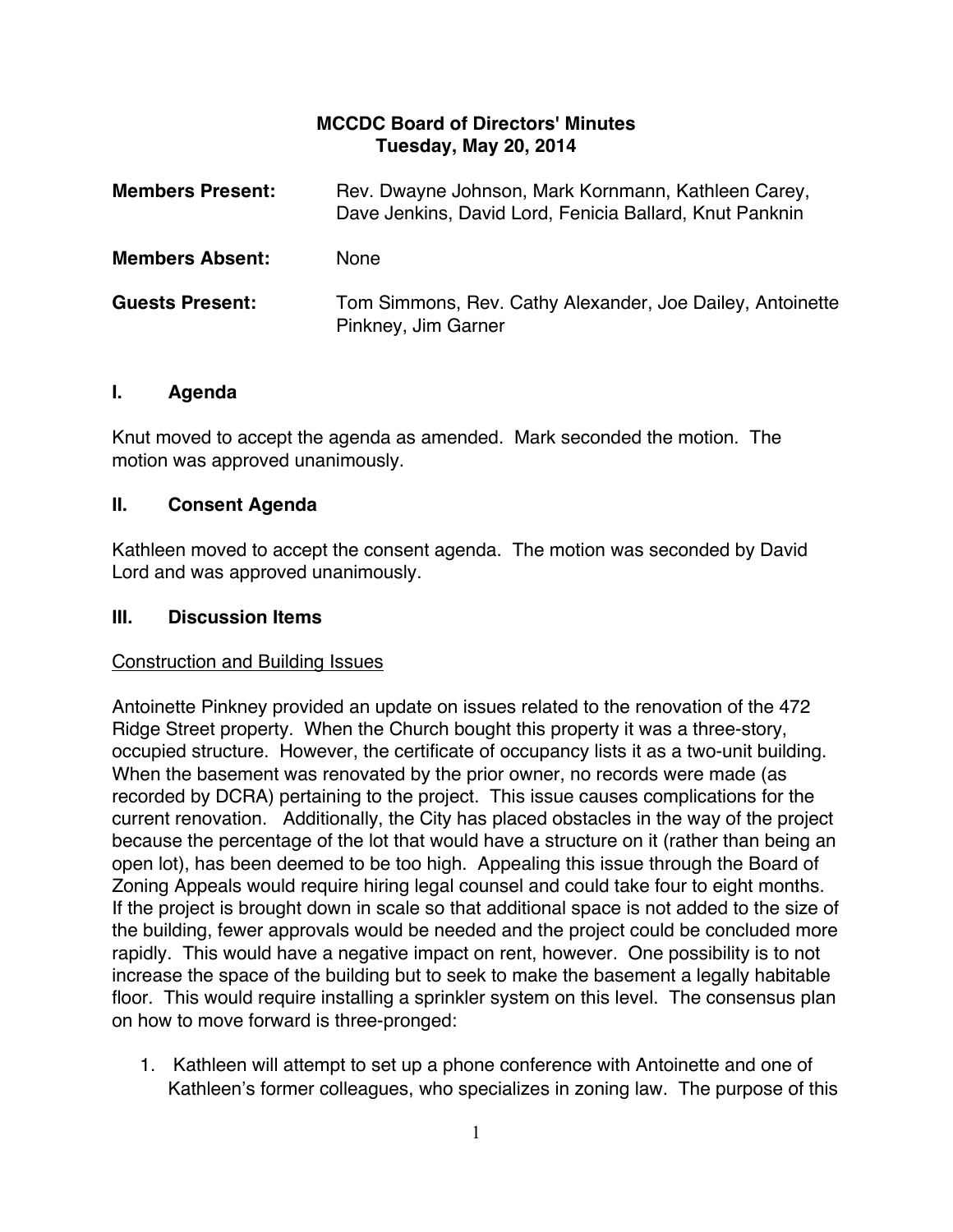will be to explore what options the Church may have in terms of challenging the roadblocks to construction created by the City and the cost of doing so.

- 2. At the same time, Mark will reach out to contacts at Crescent Property Management to see if they have any connections with the City which might be able to help expedite approvals.
- 3. If neither of these steps are fruitful, the Board will have a special meeting before the June regular meeting to look at a revised plan that does not involve expanding the space of the building and which involves only three floors of construction. Cost estimates and rental-income estimates will be developed before that meeting. An additional possibility that will be considered is the feasibility of moving forward with renovating and renting the  $1<sup>st</sup>$  and  $2<sup>nd</sup>$  floor and then working on issues related to making the basement floor rentable.

With respect to other Church projects, Antoinette reported the following:

- Wilcox has set a date of June  $17<sup>th</sup>$  to do the caulking work previously approved by the Board .
- No date has been set yet for the replacement of the barrel roof. It was noted that at the time bids were solicited, the Church was told this could happen by June  $3<sup>rd</sup>$ . This work will take approximately 10 days. Additionally the contractor will be putting together a bid for what it would cost to investigate the prior roofing work done by Uncle Skeeter on the flat roof and to fix issues related to this prior work. This estimate will be available early next week.
- Further work will be done on the waterproofing project on May  $22^{nd}$ . This will include having World Wide come to look at the existing conditions in the electrical room and the water leaks that we are having. These leaks should have been fixed by World Wide's previous work as they give a lifetime guarantee on their services. The church had to spend \$970 to repair the phone system caused by continued leakage. A pressure test will be done to help show what the issues are.

### Sexton Update

Rev. Cathy reported that the position description has been revised to include the Boardrequested additions. The position has been advertised. We have had three applicants and one is being interviewed next week.

# Trustee Update

These issues were largely covered by Antoinette's presentation. The trustees are currently looking at HVAC issues. Two trustees were present in the AV Visioning meeting.

# Treasurer's Report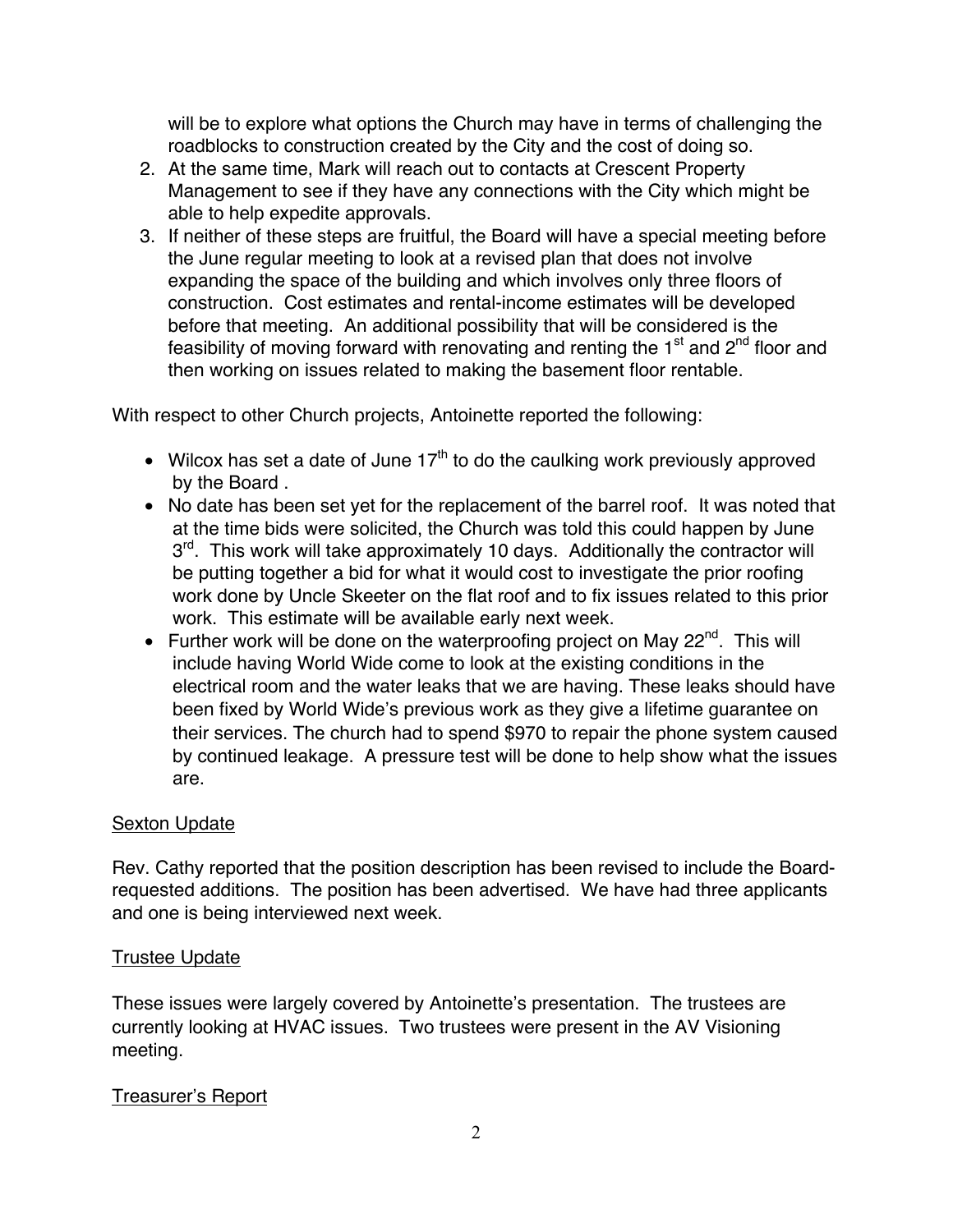Kathleen and Lance are continuing to address issues with the Church's balance sheets which show inaccurate information. For example, these sheets show four mortgage payables when there is only one. There are also differences in account balances between the bank statement and the accounting ledgers for certain accounts. Also, some funds such as the \$25,000 from the PNC mortgage payoff are in the bank account but not reflected in the books. Kathleen and Lance will talk to Katz to get an idea of whether a full audit (to be done by someone other than Katz) would make sense. Kathleen will come back to the Board next week with a recommendation on this issue. Jim Garner has a contact and will reach out to him as well. One issue that will be explored is whether it makes sense to simply correct the books or to build the accounting records back up from scratch. On a positive note the Church has come very close to hitting the budget for offerings for several months in a row.

### Pride Update

Tomorrow is the Heroes Gala. Imani Woody-Macko is one of the recipients of honors from this gala. We have two free tickets available. Knut will look towards giving those out to a congregant to use. In line with the Pride theme this year ("Building Our Bright Future"), the MCCDC float will focus on LGBT families and we will have kids from those families on our float. In terms of t-shirt sells, MCCDC alone has sold 73 shirts and we do not anticipate an issue selling the full order.

### **V. Voting Items**

### Nominations Committee

David Lord moved to approve Tim Helm and Marsha Martin as members of this year's Nominations Committee. Mark seconded the motion and the motion passed unanimously.

### Attendance

Mark noted that in looking at weekly statistics there is a great deal of fluctuation and that the Church would benefit from a plan regarding how we will grow this institution. He would like to see this plan include benchmarks and is concerned in particular about attendance at the 11:00 service. Dave Jenkins asked about how this issue is tied to the fundraising campaign. While there is no direct correlation, coordinating these two issues is a possibility. Kathleen suggested that a working group be created to come up with proposals on how to reach out to various groups such as college campuses, etc. David Lord suggested that we should focus on Church health as a holistic objective rather than numeric growth. Rev. Dwayne emphasized the need to coordinate between various initiatives and to build on what is already in place such as the Opening Doors plans. Knut expressed that he was less concerned with the adoption of a master plan